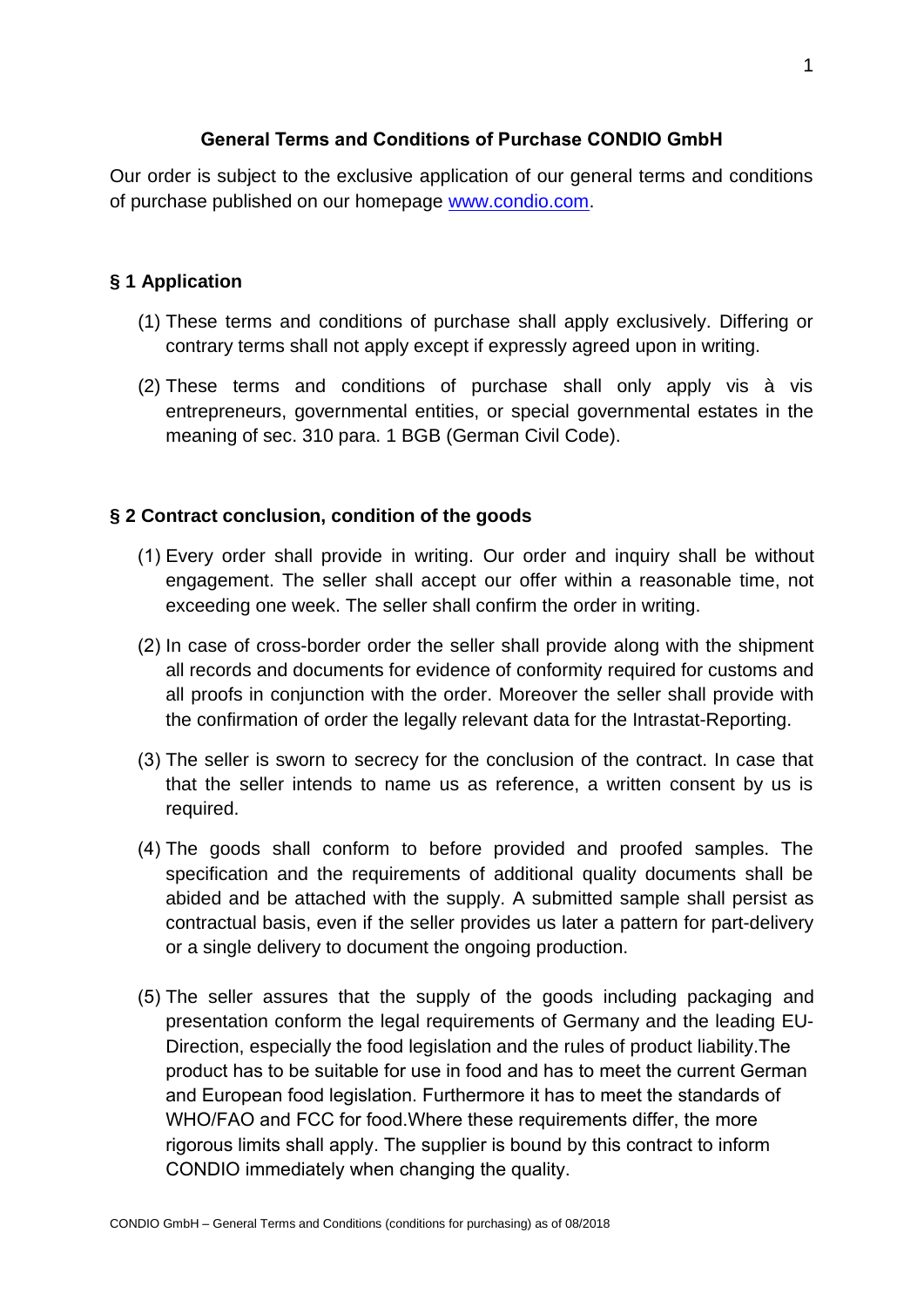### **§ 3 Prices**

Prices include delivery to our facilities, including the respective statutory VAT and including any and all costs for packaging, except as otherwise expressly agreed upon.

### **§ 4 Offset, Retainer**

We reserve all rights to offset or retain payment provided by applicable law.

## **§ 5 Delivery**

- (1) All delivery dates stated in the order or otherwise agreed upon are binding.
- (2) The seller shall immediately inform us of any threatening or existing delay in delivery, the reasons for such delay and the anticipated duration of such delay. The foregoing shall not affect the occurrence of a default in delivery.
- (3) In case of default in delivery we reserve all rights under applicable law.

### **§ 6 Passing of Risk, Shipment**

- (1) All supplies shall be carried out exempt from charges.
- (2) The risk of loss or damage to the goods passes to us upon delivery at the agreed place of delivery.
- (3) Transport packaging shall be taken back by the seller exempt from charges, if the packaging does not qualify for the recycling guideline "Green Dot" (European Parliament and Council Directive 94/62/EC).

## **§ 7 Liability, Warranty**

- (1) We reserve all rights and remedies for non-conformity provided by applicable law. We are especially entitled, upon our election, to claim remedy of defects, de-livery of conforming goods, and damages.
- (2) In case of imminent danger we are entitled, after giving notice to the seller, to remedy the defects on the seller's cost.
- (3) Warranty claims shall be time-barred after 24 month of the passage of risk.